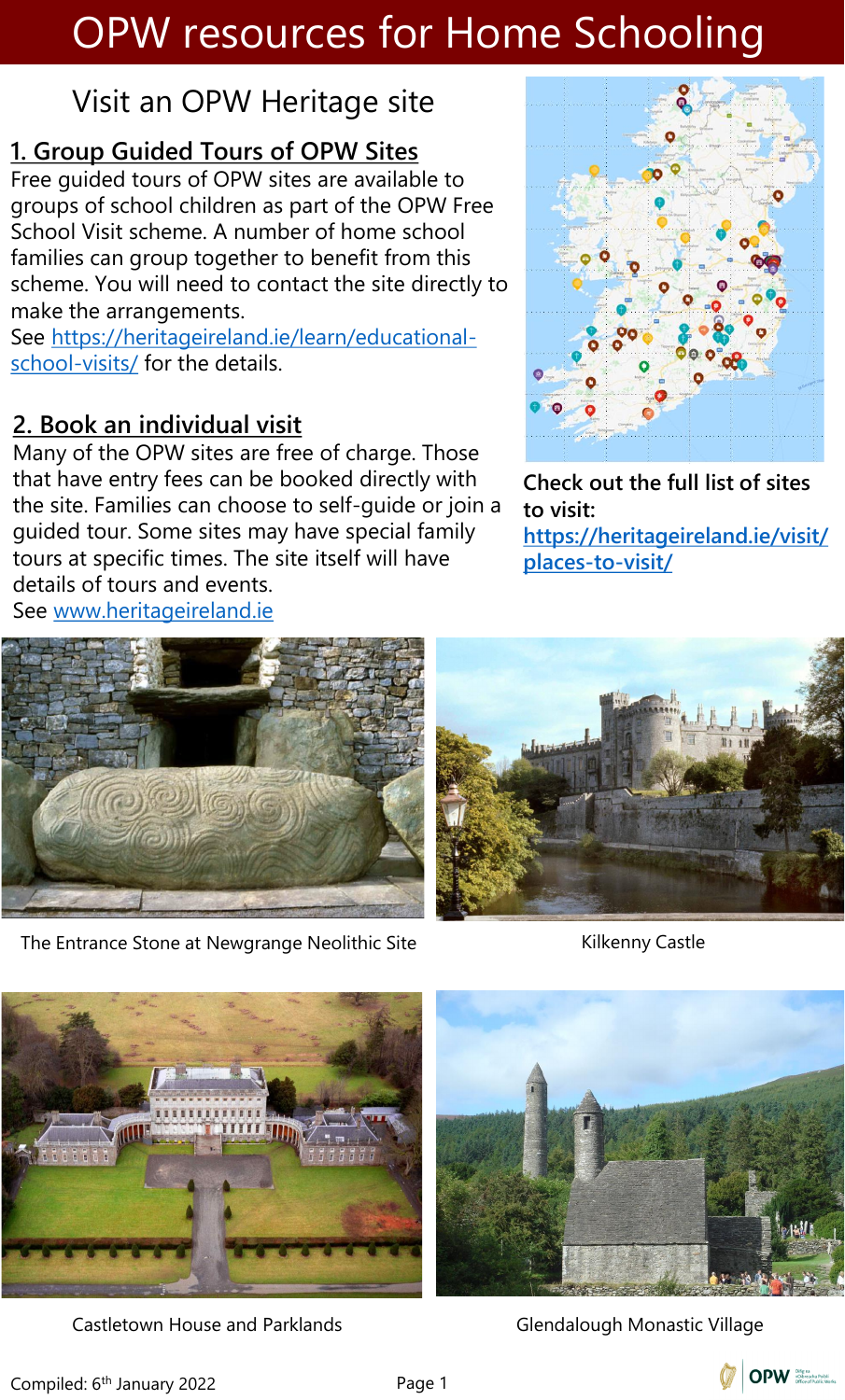#### **Online Educational resources available for download on www.heritageireland.ie:**

Heritage Ireland website is home to a growing collection of online resources ideal for school children. See: <https://heritageireland.ie/learn/educational-resources/downloads/> **Battle of the Boyne:** [https://heritageireland.ie/educational-downloads/battle-of-the](https://heritageireland.ie/educational-downloads/battle-of-the-boyne/)boyne/ [Bru na Boyne: https://heritageireland.ie/educational-downloads/bru-na-boinne](https://heritageireland.ie/educational-downloads/bru-na-boinne-visitor-centre-newgrange-and-knowth/)visitor-centre-newgrange-and-knowth/ **Dublin Castle**:<https://heritageireland.ie/educational-downloads/dublin-castle/> **Jerpoint Abbey:** <https://heritageireland.ie/educational-downloads/jerpoint-abbey/> **St Audoen's Church** [: https://heritageireland.ie/educational-downloads/audoens](https://heritageireland.ie/educational-downloads/audoens-monument-dublin/)monument-dublin/ **Ennis Friary**[: https://heritageireland.ie/educational-downloads/ennis-friary-graves](https://heritageireland.ie/educational-downloads/ennis-friary-graves-transcriptions/)transcriptions/ **Medieval Dublin**[: https://heritageireland.ie/educational-downloads/medieval](https://heritageireland.ie/educational-downloads/medieval-dublin/)dublin/ **The Political side**[: https://heritageireland.ie/educational-downloads/the-political](https://heritageireland.ie/educational-downloads/the-political-side/)side/

### **Heritage Ireland is home to a growing collection of learning resources, exhibitions and collections for all**

**ages:**

You will find stories from our gardens and building here: <https://heritageireland.ie/learn/conservation-research/>

Fascinating stories from the OPW collections, including the Kilmainham Gaol Autograph collection are available here:

<https://heritageireland.ie/learn/conservation-research/collections/>

Online exhibitions can be found here: <https://heritageireland.ie/learn/exhibitions/> Fantastic article on 'Six Thousand Years of Learning':

<https://heritageireland.ie/learn/exhibitions/six-thousand-years-of-learning/>

### **Online Educational resources on www.archaeology.ie:**

It's About Time is a collaboration between the Limerick Education Centre and the National Monuments Service. This programme is designed to help primary school children to understand about the lives of people in the past. *Time in Transition* is a resource pack mainly for Transition Year students.

<https://www.archaeology.ie/education>

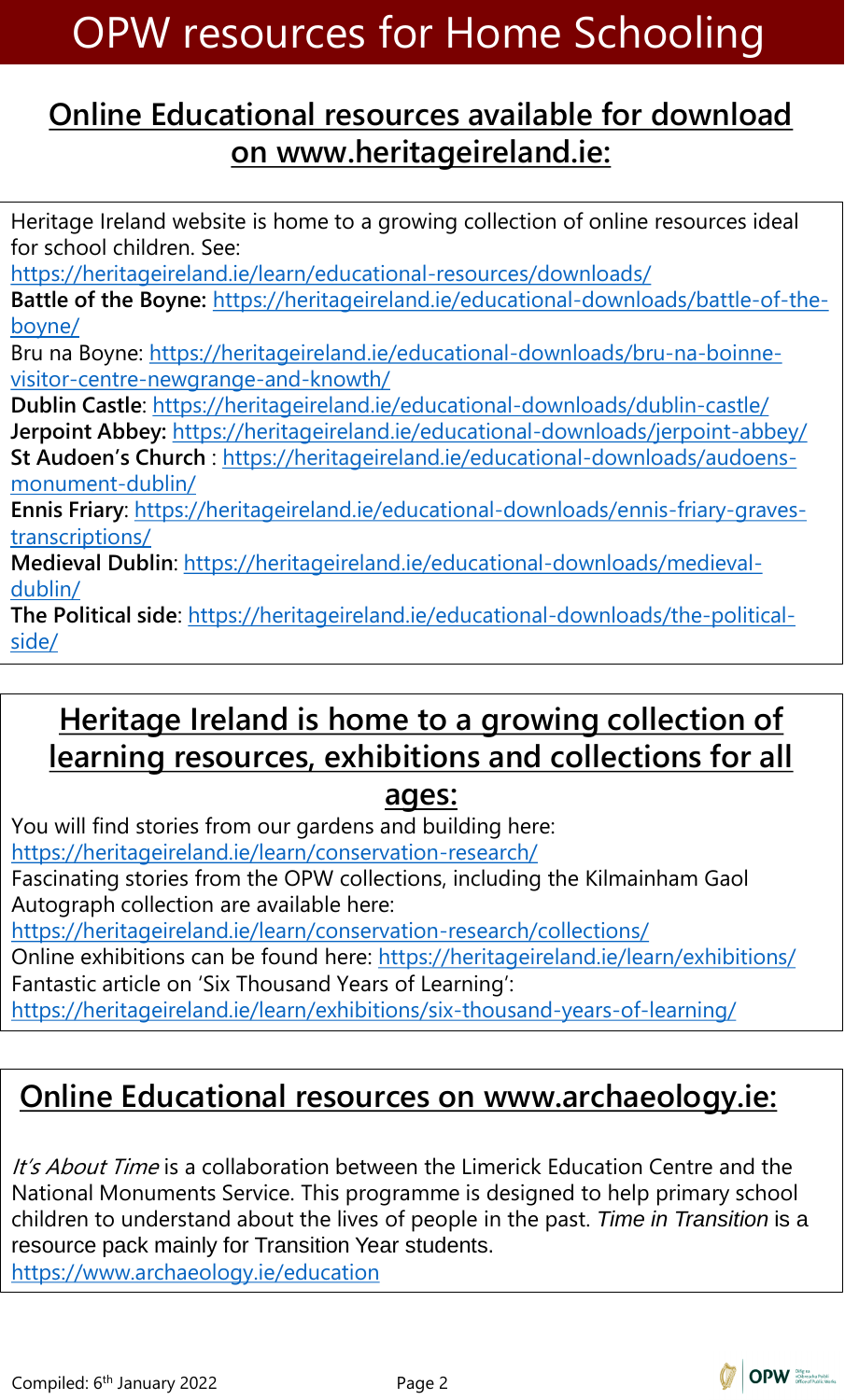### **Online Resources from around the country**

**Aughnanure Castle in Oughterard, Co Galway was home to t**he fearsome O'Flaherty family, whose motto was 'Fortune favours the strong'. They ruled west Connacht for 300 years from this fine six-storey tower on the shores of Lough Corrib. Grace O'Malley, later known as Granuaile, the formidable pirate queen ruled Connacht from this castle when she married into the O'Flaherty family. Check out their family Quest:

<https://www.heritageireland.ie/assets/uploads/2021/04/family-quest-activity.pdf>

**Battle of the Boyne** is the site of the famous battle for the English Crown between King James II and his son-in-law King William III in 1690.

Primary and Secondary educational resources plus a tree trail are available here: <https://battleoftheboyne.ie/education/>

**Bru na Boyne** is a UNESCO World Heritage site famous for the spectacular prehistoric passage tombs at Knowth, Newgrange and Dowth which were build about 3200BC. There are a wide range of educational resources for Primary and Secondary schools as well as adult learners**:**

<https://www.worldheritageireland.ie/bru-na-boinne/educational-resources/>

**Casino Marino** is an 18th century pleasure house designed by Sir William Chambers for James Caulfeild, 1<sup>st</sup> Earl Charlemont. It is one of the most important examples of neoclassical architecture in Ireland.

Educational Resources for all ages can be found here: <https://casinomarino.ie/education/>

**Castletown house** is a Palladian style house built in the 1720s for William Conolly, Speaker of the Irish House of Commons.

There are primary and secondary school educational resources, including Maths Trails, Living History and a Tree Trail:<https://castletown.ie/schools/>

**Derrynane House was home to Daniel O'Connell. O'Connell, known as the liberator,** fought for Catholic Emancipation and the abolition of slavery. Their educational materials and details of their Summer School can be found here: <https://derrynanehouse.ie/education/>

**Doneraile Court** dates to the 1720's and is set in magnificent grounds. Details of their children's tree trail can be found here: <https://doneraileestate.ie/>

**Dublin Castle** was built by the Normans by 1229 and remained as the centre of English/ British rule until 1922. They have extensive educational resources for Primary and secondary school students:<https://www.dublincastle.ie/activity-sheets-2/>

**Emo Court** was designed by the eminent architect James Gandon and was once one of the largest estates in Ireland. Gandon also designed the Custom House, the Four Courts and Kings Inns. Details of the history of the house can be found here: <https://emocourt.ie/history/>

**Farmleigh House and Estate** dates to the 18th century. It is now most well know as the home of the Guinness family in Phoenix Park. The estate has it's own farm, art gallery and outdoor sculpture exhibition. Details of the history and art collection can be found here:<https://farmleigh.ie/blog/>

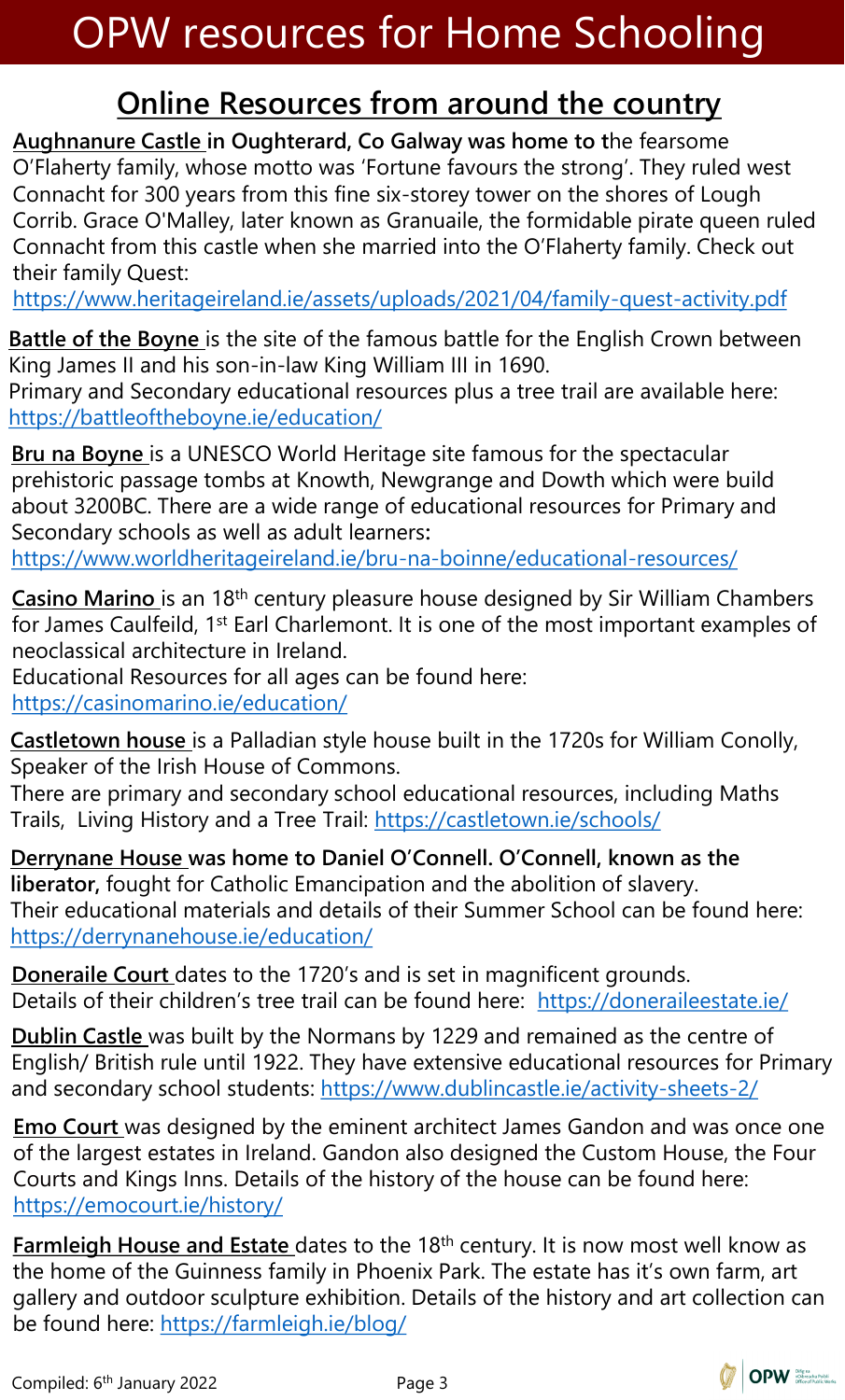**Glebe House and Gallery** was the home of artist Derek Hill. The Regency-style house is decorated with William Morris textiles, and collections of Islamic and Japanese art, as well as 300 works by leading twentieth-century artists such as Picasso and Kokoshka. Online educational materials and Leaving Certificate art videos can be here: <https://glebegallery.ie/education/>

**Ilnacullin Garnish Island** is a world renowned island garden of rare beauty. Check out their art, sculpture and live webcam of sea Eagles nesting on the island: <https://garinishisland.ie/>

**Ionad Cultúrtha an Phiarsaigh, Connemara – Pearse's Cottage** tells the story of Patrick Pearse writer, educator and leader of the 1916 Rising. <https://www.icpconamara.ie/#english>

**Irish National War Memorial Gardens, Islandbridge, Dublin** were designed by Sir Edwin Lutyens to commemorate the 49,400 Irish soldiers who died in the First World War. The Commemorative site has information and resources on the war dead: <https://opwdublincommemorative.ie/war-memorial/history/>

**Iveagh Garden** in Dublin was designed by Ninian Niven in 1865 as the grounds for the Dublin Exhibition Palace. Today they are Dublin's secret garden. <https://iveaghgardens.ie/education/>

**Kilkenny Castle and parklands** were constructed in the 12th century and were the seat of the Butlers for over 600 years. They have a wide range of educational materials for schools, families and the wider community: <https://kilkennycastle.ie/education/>

**Kilmainham Gaol** operated between 1796 and 1922 as the Dublin County Gaol. Rebels from 1798, 1803, 1848, 1867 and 1916, were imprisoned here as well as republicans during the War of Independence and the Civil War. Educational materials for Primary and secondary school can be found here: <https://kilmainhamgaolmuseum.ie/education/>

**National Botanic Gardens** in Dublin and Kilmacurragh, Co. Wicklow are known for their exquisite plants, historic glasshouses and plant conservation. Their education resources are a treasure trove of botanically learning, online exhibitions and events: [https://botanicgardens.ie/glasnevin/schools/resources-for-schools-tree-journal](https://botanicgardens.ie/glasnevin/schools/resources-for-schools-tree-journal-activity-pack/)activity-pack/

**The Pearse Museum** was home to Patrick Pearse's pioneering Irish-speaking school from 1910 to 1916, when Pearse was executed following the 1916 rising. Educational materials available include an online tour and original documents relating to Patrick Pearse's time as headmaster.

<https://pearsemuseum.ie/education/>